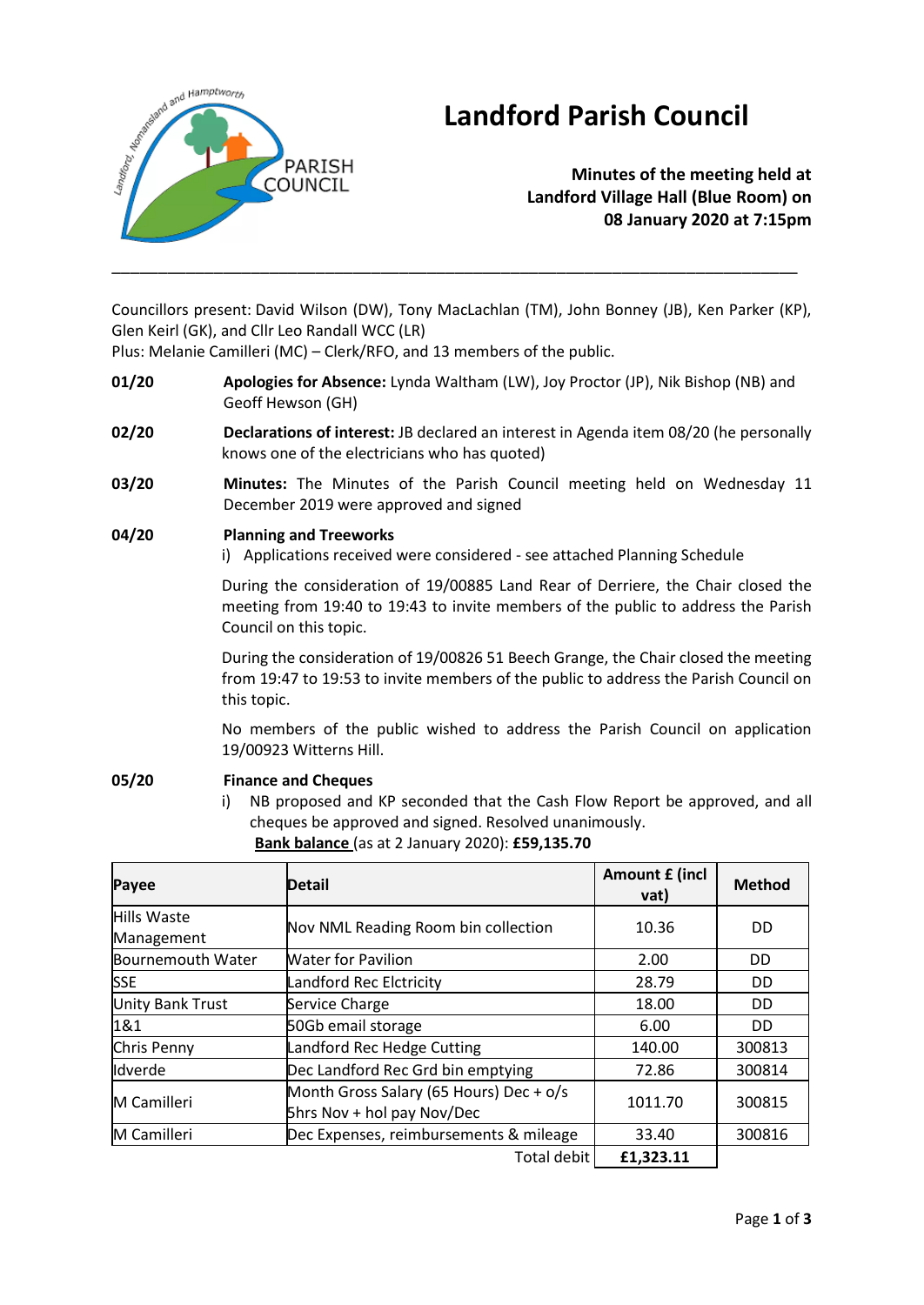| <b>Receipts</b> | <b>Detail</b>             |              | Amount £ | Deposit Ref. |
|-----------------|---------------------------|--------------|----------|--------------|
| Bramshaw CC     | Annual fee use of Rec Grd |              | 420.00   | <b>BACS</b>  |
|                 |                           | Total credit | £420.00  |              |

- ii) The Budget Control Report was received. MC will send the updated Spreadsheet to the Finance Group and arrange a meeting to discuss in more detail
- iii) MC presented various investment options for the Parish Council's Development Fund. DW proposed, seconded by TM, and resolved unanimously that MC to setup a Nationwide 95 day Notice Account for the sum of £15,000.
- **06/20 Emergency Plan:** Adjourned to Feb Meeting when full council attending

#### **07/20 Village Maintenance**

- i) Bus shelters repairs: scheduled date for works to begin  $w/c$  23/3/2020. MC to apply for Grant though Wiltshire Council in readiness for the Jan SWAB
- ii) Parish Steward visit 20 Jan: MC to contact Steward with list
- iii) Keep Britain Tidy Campaign supported by Wiltshire Council (20 March 13 April). Landford PC will continue with its usual arrangements via the volunteers' litter picking group
- iv) My Wiltshire app reporting to Wiltshire Council. MC to notify community via website, FB page and Horizon
- v) The PC Projects spreadsheet for 2020 was approved with the addition of purchase of SID/Solar Lights purchase by the Speedwatch team. KP to progress purchase within the 2019/20 budget.

#### **08/20 NML Reading Room refurb**

- i) Heaters and flooring. Quotes from two electricians received. DW proposed, seconded by TM and resolved by a majority that the works be awarded to J B Electrical Contractors & Sons (JB abstained from the discussion and vote, having declared an interest)
- ii) Toilets refurb: DW gave an update regarding the internal alterations. A Building Regulation Application for alterations is required. Fee £325. DW proposed, seconded by TM and unanimously resolved that the Building Regulation Application proceed.

#### **09/20 WM**

Roll of Honour Refurbishment and Grant application. Traditional sign writer found who will provide quote. Planning Application required. MC to take forward.

- **10/20 Marking 75th anniversary of VE Day (8 th May 2020):** Adjourned to Feb Meeting when full council attending
- **11/20 Re-registration of The Cuckoo as an Asset of Community Value (ACV).** Renewal due March 2020.

Due to the high number of members of the public attending wishing to address the Parish Council on this topic, the Chair brough this Agenda item forward in proceedings, and closed the meeting from 19:19 to 19:24 to invite these members to speak.

DW proposed, seconded by TM, and resolved unanimously that the Parish Council will re-apply for the ACV. MC to action.

#### **12/20 Greenhill caravan park donation**

i) After considering their financial offer (1.5% of annual profits) towards community initiatives, it was unanimously resolved that the Parish Council are not in a position to accept such donations. MC to reply and suggest LCP may be a more appropriate route to financially support local community initiatives.